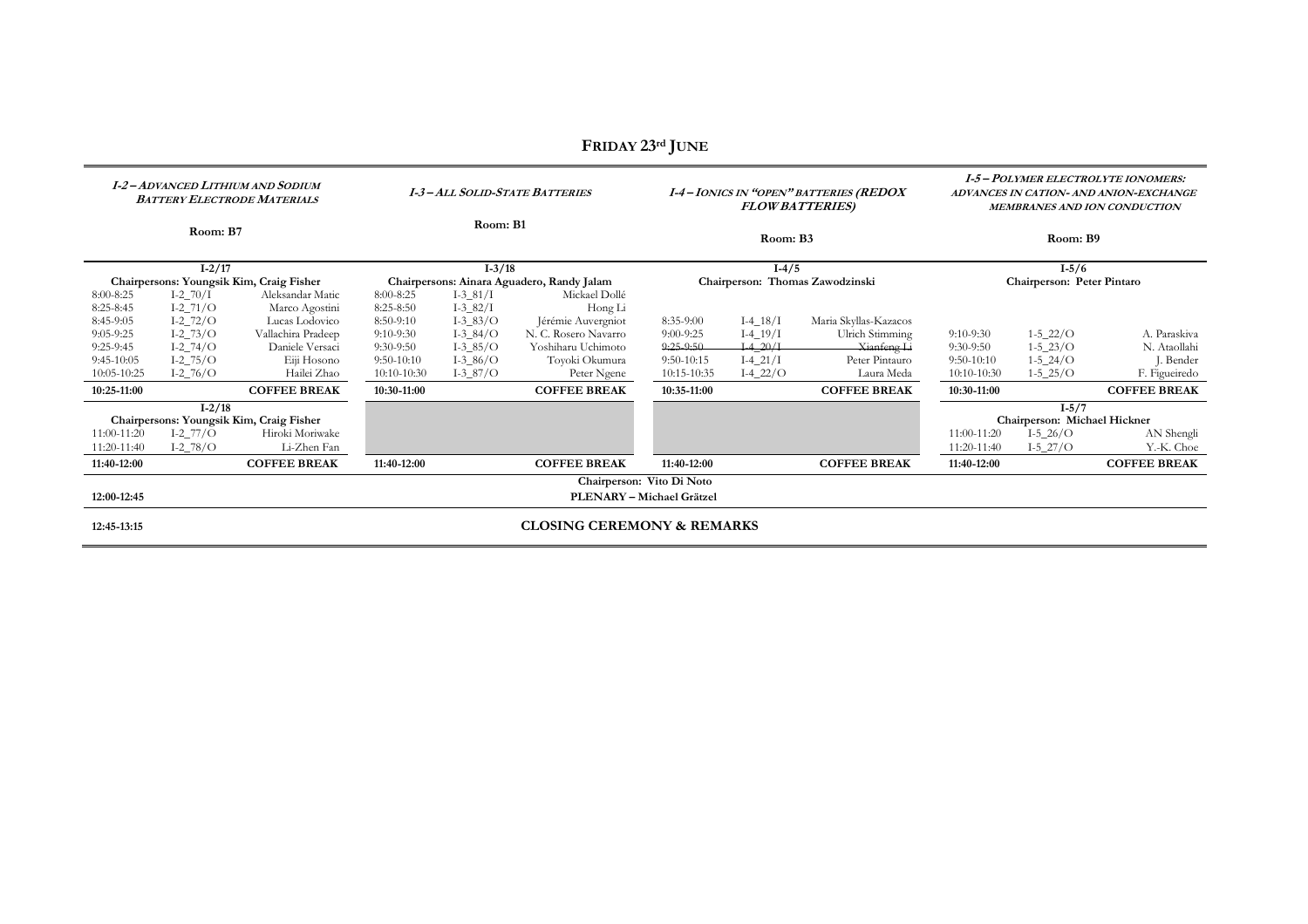| I-6 - HIGH-TEMPERATURE PROTON-<br>CONDUCTING POLYMER MEMBRANES |                                    |                     | <b>I-7- "POLYMER ELECTROLYTES" - THE</b><br><b>UBIQUITY OF IONS AND POLYMER</b><br><b>MATERIALS IN DEVICES</b> |                |                                       | I-9-SOLID OXIDE FUEL CELLS AND<br><b>ELECTROLYZERS</b> |                                   |                     | I-10 - MULTI-FUNCTIONAL OXIDE<br>NANOMATERIALS: FROM DESIGN TO<br><b>ADVANCED APPLICATIONS</b> |                         |                     |
|----------------------------------------------------------------|------------------------------------|---------------------|----------------------------------------------------------------------------------------------------------------|----------------|---------------------------------------|--------------------------------------------------------|-----------------------------------|---------------------|------------------------------------------------------------------------------------------------|-------------------------|---------------------|
| Room: B10                                                      |                                    |                     | Room: B9                                                                                                       |                |                                       | Room: A2                                               |                                   |                     | Room: B6                                                                                       |                         |                     |
| $I-6/2$                                                        |                                    |                     | $I-7/9$                                                                                                        |                |                                       | I-9/17: Cells and Electrolytes II                      |                                   |                     | $I-10/14$                                                                                      |                         |                     |
|                                                                | <b>Chairperson: Andrew Herring</b> |                     | Chairperson: Maria Forsyth                                                                                     |                |                                       | Chairperson: Kazunari Sasaki                           |                                   |                     | <b>Chairperson: Ettore Fois</b>                                                                |                         |                     |
| 8:00-8:30                                                      | $I-6_6/K$                          | Klaus-Dieter Kreuer | $I - 7 - 35/I$<br>Raman Vedarajan<br>$8:15-8:40$                                                               |                |                                       | 8:00-8:20                                              | $I-9_82/O$                        | T. Liu              | 8:00-8:25                                                                                      | $I-10$ 56/I             | R. Dovesi           |
| 8:30-8:55                                                      | $I - 67$ /I                        | Oxana Ivanova       | $8:40-9:00$                                                                                                    | $I - 7 - 36/O$ | Maryam Nojabaee                       | $8:20-8:40$                                            | $I-9$ <sub>-83</sub> /O           | M. Torrell Faro     | 8:25-8:45                                                                                      | $I-10\_57/O$            | M. Fabbiani         |
| 8:55-9:20                                                      | $I-6_8/I$                          | Eliana Quartarone   | $9:00-9:20$                                                                                                    | $I - 7 - 37/O$ | Akiko Tsurumaki                       | $8:40-9:00$                                            | $I-9_84/O$                        | D. Maslennikov      | 8:45-9:05                                                                                      | $I-10\_58/O$            | G. Tabacchi         |
| $9:20-9:45$                                                    | $I-69/I$                           | Dirk Henkensmeier   | $9:20-9:40$                                                                                                    | $I - 7 - 38/O$ | S. Selvasekarapandian                 | $9:00-9:20$                                            | $I-985/O$                         | A. Taracón          | $9:05-9:25$                                                                                    | $I-10\_59/O$            | N. Tkachenko        |
| $9:45-10:10$                                                   | $I - 6 - 10/I$                     | Hans Aage Hjuler    | $9:40-10:00$                                                                                                   | $I - 7 - 39/O$ | Federico Bertasi                      | $9:20-9:40$                                            | $I-9_86/O$                        | M. Han              | $9:25-9:45$                                                                                    | $I-10_60/O$             | A. Massa            |
| 10:10-10:35                                                    | $I - 6 - 11/I$                     | Peter Wagner        | $10:00-10:20$                                                                                                  | $I - 7 - 40/O$ | Anji Reddy Polu                       | $9:40-10:00$                                           | $I-9_87/O$                        | S. Ovtar            | $9:45-10:05$                                                                                   | $I-10$ <sub>61</sub> /O | S. Tosoni           |
|                                                                |                                    |                     | $10:20-10:40$                                                                                                  | $I - 7 - 41/O$ | Kun-lin Liu                           | $10:00-10:20$                                          | $I-9_8/O$                         | . De Vero           | 10:05-10:25                                                                                    | $I-10_62/O$             | S. Boyadjiev        |
| 10:35-11:00                                                    |                                    | <b>COFFEE BREAK</b> | 10:40-11:00                                                                                                    |                | <b>COFFEE BREAK</b>                   | 10:20-11:00                                            |                                   | <b>COFFEE BREAK</b> | 10:25-11:00                                                                                    |                         | <b>COFFEE BREAK</b> |
| $I-6/3$                                                        |                                    |                     |                                                                                                                |                |                                       |                                                        | I-9/17: Cells and Electrolytes II |                     |                                                                                                |                         |                     |
|                                                                | Chairperson: Piercarlo Mustarelli  |                     |                                                                                                                |                |                                       |                                                        | Chairperson: Kazunari Sasaki      |                     |                                                                                                |                         |                     |
| 11:00-11:20                                                    | $I-6_12/O$                         | Carsten Korte       |                                                                                                                |                |                                       | 11:00-11:20                                            | $I-9_89/O$                        | A. Morata           |                                                                                                |                         |                     |
| 11:20-11:40                                                    | $I - 6\_13/O$                      | Theo Dingemans      |                                                                                                                |                |                                       | 11:20-11:40                                            | $I-9_90/O$                        | S. P. Jiang         |                                                                                                |                         |                     |
| 11:40-12:00                                                    |                                    | <b>COFFEE BREAK</b> | 11:40-12:00                                                                                                    |                | <b>COFFEE BREAK</b>                   | 11:40-12:00                                            |                                   | <b>COFFEE BREAK</b> | 11:40-12:00                                                                                    |                         | <b>COFFEE BREAK</b> |
|                                                                |                                    |                     |                                                                                                                |                |                                       | Chairperson: Vito Di Noto                              |                                   |                     |                                                                                                |                         |                     |
| 12:00-12:45                                                    | PLENARY - Michael Grätzel          |                     |                                                                                                                |                |                                       |                                                        |                                   |                     |                                                                                                |                         |                     |
| 12:45-13:15                                                    |                                    |                     |                                                                                                                |                | <b>CLOSING CEREMONY &amp; REMARKS</b> |                                                        |                                   |                     |                                                                                                |                         |                     |

## **FRIDAY 23th JUNE**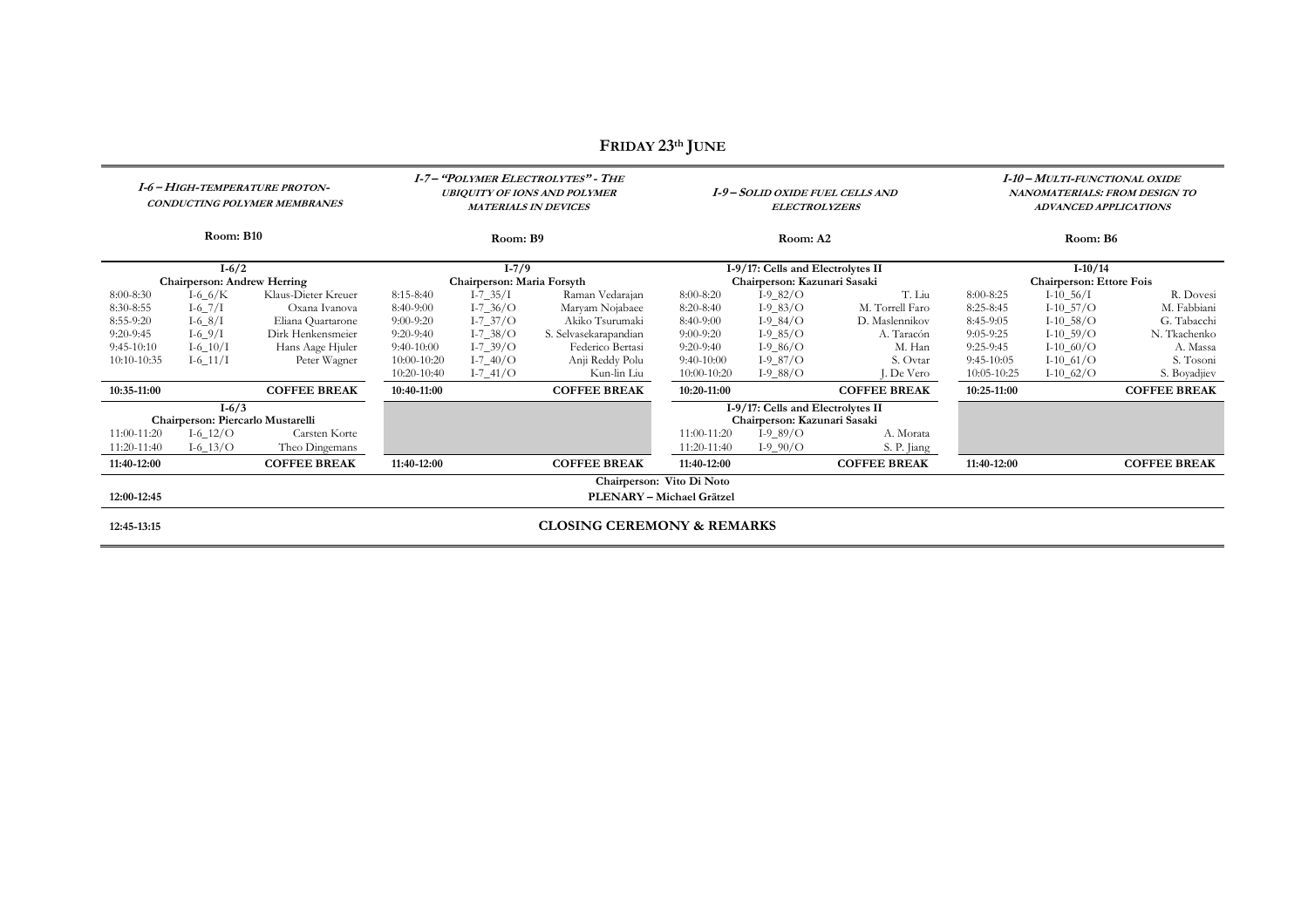| I-11 - FUNCTIONAL METAL OXIDE INTERFACES<br><b>IN EFFICIENT ELECTROCHEMICAL</b><br><b>ENERGY CONVERSION, BIOMASS</b><br>CONVERSION AND CHARGE STORAGE<br><b>SYSTEMS</b> |                |                                             | <b>I-17 - MESOSCOPIC SOLAR CELLS</b> |                             |                                         | II-1- LOW-DIMENSIONAL IONIC AND MIXED<br><b>IONIC/ELECTRONIC CONDUCTOR</b><br><b>NANOSTRUCTURES</b> |                            |                                | II-3 - THE SCIENCE AND TECHNOLOGY OF 2D<br><b>MATERIALS</b> |             |                       |
|-------------------------------------------------------------------------------------------------------------------------------------------------------------------------|----------------|---------------------------------------------|--------------------------------------|-----------------------------|-----------------------------------------|-----------------------------------------------------------------------------------------------------|----------------------------|--------------------------------|-------------------------------------------------------------|-------------|-----------------------|
| Room: B4                                                                                                                                                                |                |                                             | Room: A7                             |                             |                                         | Room: A5                                                                                            |                            |                                | Room: B2                                                    |             |                       |
|                                                                                                                                                                         | $I-11/7$       |                                             |                                      | $I-17/4$                    |                                         |                                                                                                     | $II-1/5$                   |                                |                                                             | $II-3/6$    |                       |
|                                                                                                                                                                         |                | Chairpersons: Pawel Kulesza, John Errington | Chairperson: Alessio Gagliardi       |                             |                                         | Chairperson: Nini Pryds                                                                             |                            |                                | Chairperson: Hua Zhang                                      |             |                       |
|                                                                                                                                                                         |                |                                             |                                      |                             |                                         | 8:00-8:25                                                                                           | $II-1$ 21/I                | A. Tarancón                    | 8:00-8:25                                                   | $II-3_27/I$ | Xinliang Feng         |
| $9:00-9:20$                                                                                                                                                             | $I-11\_30/O$   | A. D. Benli                                 | $9:00-9:25$                          | $I-17-13/I$                 | M. Freitag                              | 8:25-8:50                                                                                           | $II-1_22/I$                | N. Perry                       | $8:25-8:50$                                                 | $II-3_28/I$ | Aldo Di Carlo         |
| $9:20-9:40$                                                                                                                                                             | $I-11\_31/O$   | H. Liu                                      | $9:25-9:50$                          | $I-17\_14/I$                | S. Hayase                               | 8:50-9:15                                                                                           | $II-1_23/I$                | P.V. Hendriksen                | 8:50-9:15                                                   | $II-3_29/I$ | Hyeon Suk Shin        |
| $9:40-10:00$                                                                                                                                                            | $I-11\_32/O$   | R. Ihringer                                 | $9:50-10:10$                         | $I-17\_15/O$                | N. Yaghoobi Nia                         | $9:15-9:40$                                                                                         | $II-1_24/I$                | K.V. Hansen                    | 9:15-9:35                                                   | $II-3_30/O$ | Beatriz Martin-Garcia |
| 40:00-10:20                                                                                                                                                             | $I-11$ $-33/O$ | D. Heidari                                  | $10:10-10:30$                        | I-17 $16/O$                 | G. Garcia-Belmonte                      | $9:40-10:05$                                                                                        | $II-1_25/I$                | A. Cavallaro                   | 9:35-9:55                                                   | $II-3_31/O$ | Babak Taheri          |
| $10:20-10:40$                                                                                                                                                           | $I-11\_34/O$   | M. Koroleva                                 |                                      |                             |                                         | $10:05-10:30$                                                                                       | $II-1_26/I$                | M. Kubicek                     | $9:55-10:15$                                                | $II-3_32/O$ | Masashi Okubo         |
|                                                                                                                                                                         |                |                                             |                                      |                             |                                         |                                                                                                     |                            |                                | 10:15-10:35                                                 | $II-3_3/O$  | Emmanuel Stratakis    |
| 10:40-11:00                                                                                                                                                             |                | <b>COFFEE BREAK</b>                         | 10:30-11:00                          |                             | <b>COFFEE BREAK</b>                     | 10:30-11:00                                                                                         |                            | <b>COFFEE BREAK</b>            | 10:35-11:00                                                 |             | <b>COFFEE BREAK</b>   |
|                                                                                                                                                                         |                | $I-17/5$<br>Chairperson: Marina Freitag     |                                      |                             | $II-1/6$<br>Chairperson: Monica Burriel |                                                                                                     |                            |                                |                                                             |             |                       |
|                                                                                                                                                                         |                |                                             | 11:00-11:20<br>11:20-11:40           | $I-17_17/O$<br>$I-17\_18/O$ | Jong-Sook Lee<br>Shu Yamaguchi          | 11:00-11:25<br>11:25-11:50                                                                          | $II-1_27/I$<br>$II-1_28/I$ | G. Harrington<br>S. Nonnenmann |                                                             |             |                       |
| 11:40-12:00                                                                                                                                                             |                | <b>COFFEE BREAK</b>                         | 11:40-12:00                          |                             | <b>COFFEE BREAK</b>                     | 11:50-12:00                                                                                         |                            | <b>COFFEE BREAK</b>            | 11:40-12:00                                                 |             | <b>COFFEE BREAK</b>   |
|                                                                                                                                                                         |                |                                             |                                      |                             |                                         | Chairperson: Vito Di Noto                                                                           |                            |                                |                                                             |             |                       |
| 12:00-12:45                                                                                                                                                             |                |                                             |                                      |                             |                                         | PLENARY - Michael Grätzel                                                                           |                            |                                |                                                             |             |                       |
| 12:45-13:15                                                                                                                                                             |                |                                             |                                      |                             | <b>CLOSING CEREMONY &amp; REMARKS</b>   |                                                                                                     |                            |                                |                                                             |             |                       |

## **FRIDAY 23rd JUNE**